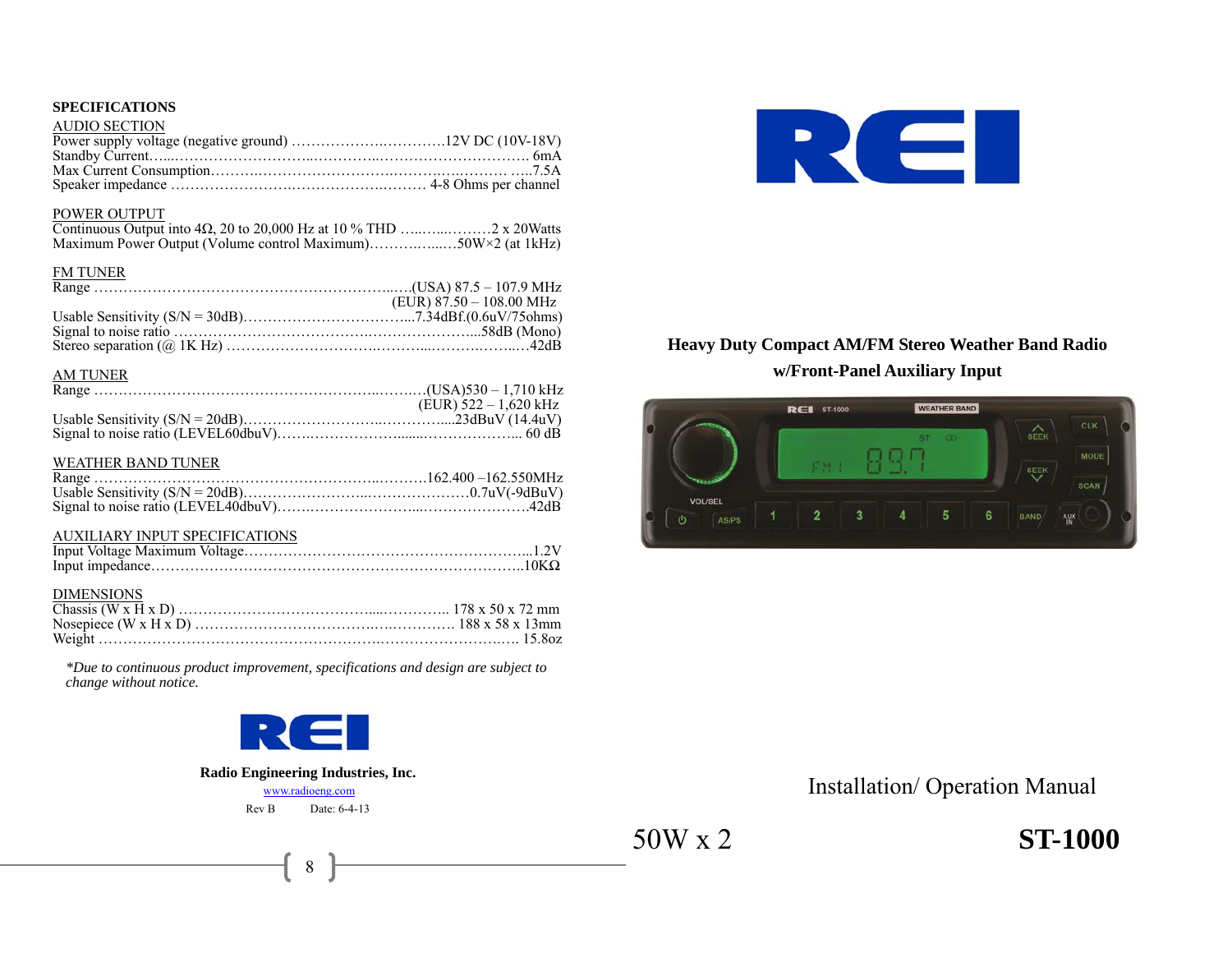Thank you for purchasing the ST-1000 AM/FM Weather Band Receiver from REI. This product is designed and tested to withstand temperature and vibration extremes. Please read the owner's manual carefully before attempting to install this unit.

If you have an installation question or need installation assistance, please call the:

**SERVICE HOT LINE 1-877-726-4617 Toll Free USA & CANADA 1-402-339-2200** 

**IF ADDITIONAL INSTALLATION COMPONENTS ARE NECESSARY, CONTACT YOUR REI** 

**SALES REP FOR:** 

 **\*\* OEM /FACTORY WIRING HARNESS ADAPTERS** 

 **\*\* ANTENNAS & ANTENNA ADAPTERS** 

 **\*\* SPEAKERS & GRILLS** 

 **Radio Engineering Industries, Inc.**  6534 "L" Street Omaha, Nebraska 68117 www.radioeng.com

2

#### FEATURES:

Non-volatile memory back-up NOAA® Weather Band Receiver AM/FM Stereo Receiver Small Compact Chassis Digital Tune and Seek Preset Up to 30 Radio Stations (18 FM, 12 AM, 7 WB) Front Aux Input (3.5mm Stereo jack) Volume Select Knob Electronic Bass, Treble, & Balance control LED Backlighting Output Power 50W x 2

#### **INSTALLING THE RADIO**

1. Place the DIN collar into the dash opening. Bend the tabs outward as shown on the drawing below to lock into place.



2. Connect to the radio's harness and antenna jack. Verify clearance; then gently insert the radio into the DIN Collar until both sides lock.



3. To remove the radio, insert the two release keys on either sides of the radio and pull the radio out.

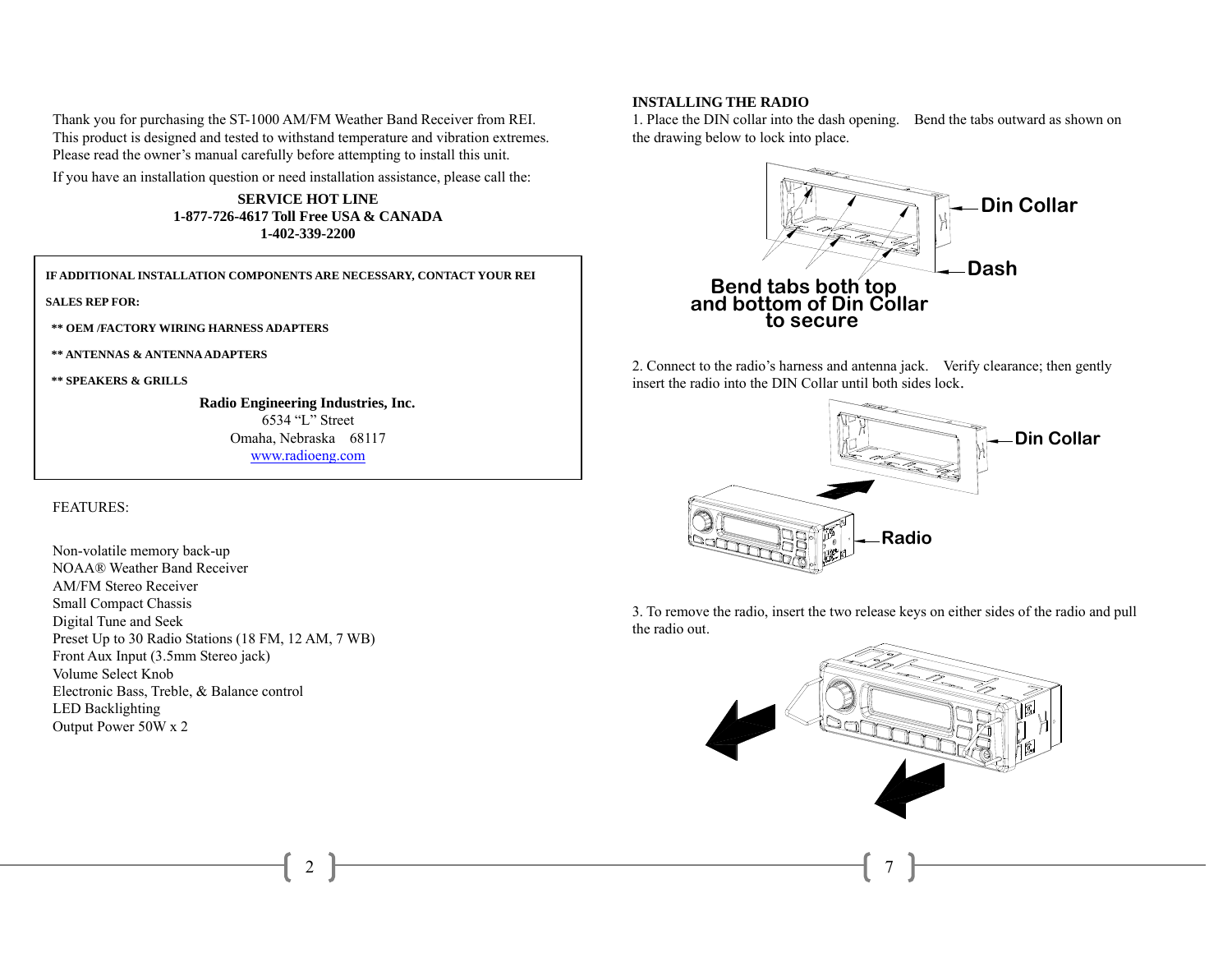#### **ELECTRICAL CONNECTIONS**

Follow this easy wiring diagram when installing Radio and Speakers.



#### **Warning:**

\*This radio is designed for 12V DC Negative Ground Systems Only.

\*\*Shorting or grounding any of the speaker wires can damage the radio and is not covered by warranty.



# **REQUIRED RADIO DIMENSIONS**

Verify the radio will fit by following the suggested dimensions below.



6

#### **CONTROLS AND INDICATORS**



# **Panel Function**

- 1. Power On/Off Button
- 2.Volume/Select Knob
- 3.Auto Store / Preset Scan Button
- 4.Preset Memory/Recall and Weather Band Select Buttons
- 5.Band Select Button
- 6.Radio Station Tune/Seek Buttons
- 7.Clock Button
- 8.Mode Button
- 9.Radio Scan Button
- 10. Front Auxiliary Input Jack